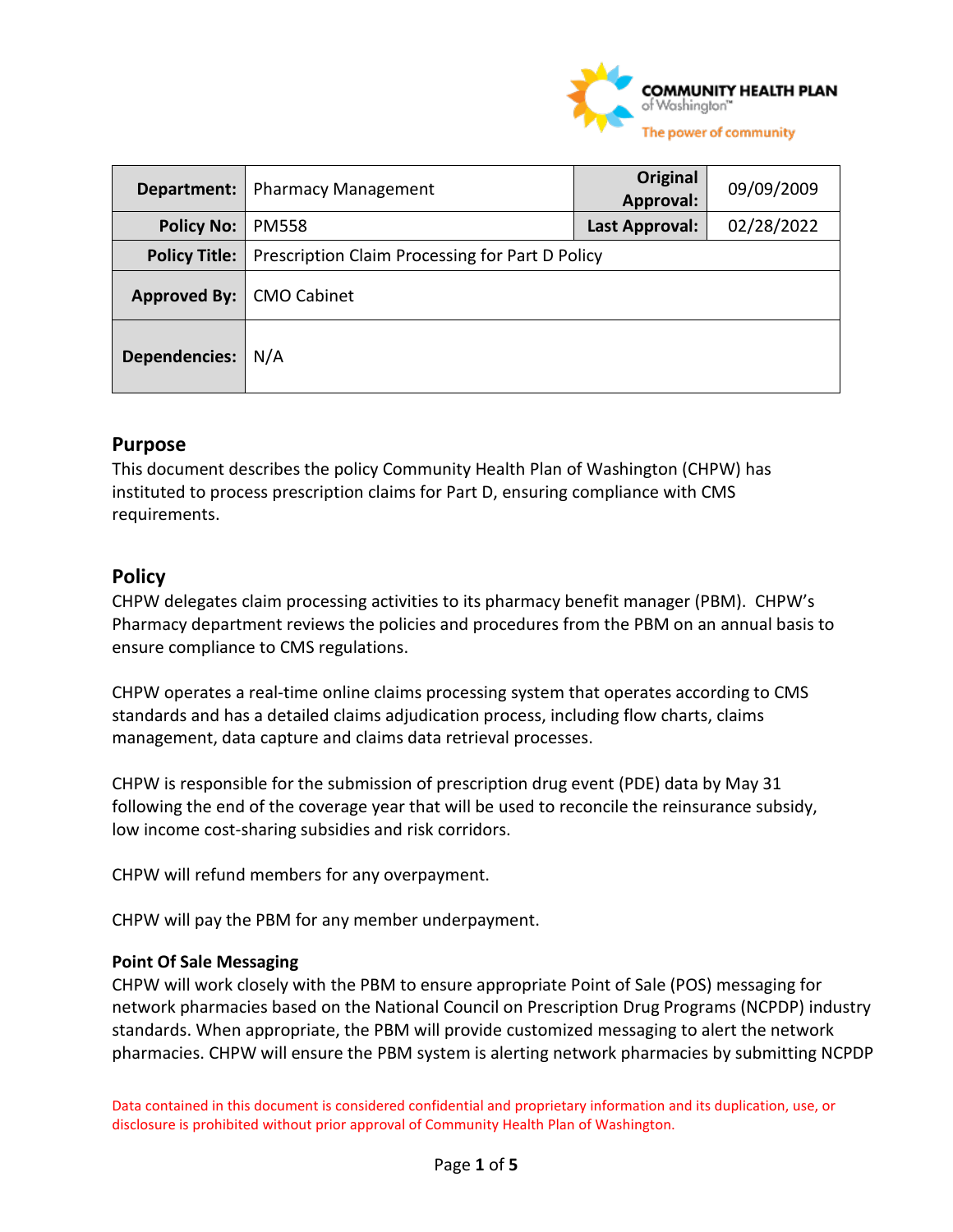

reject code 70 for non-formulary drugs and reject code 75 for drugs that require a Prior Authorization.

Additionally, when a prescription cannot be covered ("filled") under the Medicare Part D benefit at the POS, the network pharmacies will receive messaging instructing them to distribute the Standardized Pharmacy Notice (CMS-10147). Network pharmacies are required to distribute the Standardized Pharmacy Notice to the member immediately upon receiving a reject response in the following situations:

- Part D covered products not included on the plan's formulary
- Part D covered products included on the plan's formulary, but subject to utilization management requirements, such as prior authorization or step therapy
- Part D covered products with quantity limit restrictions

In these situations, the pharmacy must provide the member with information about his or her appeal rights, including the right to contact the Part D plan sponsor and request a coverage determination. CHPW monitors rejected claims to confirm that the PBM is returning correct messaging to pharmacies at the POS.

#### **Overpayment And Underpayment**

The PBM performs claim reversal and reprocessing due to situations including but not limited to retro-LICS and DIR. As a result of these reversals and reprocessing, member over- and underpayment are identified and reported to CHPW via Before and After (B&A) reports.

- Member Over-payment—the PBM will issue reimbursement checks to members on behalf of CHPW.
- Member Underpayment—the PBM will bill CHPW any member underpayment.

#### **Daily Rejected Claim Review**

CHPW reviews rejected claims to ensure that they are rejecting appropriately and in keeping with Medicare standards. Specifically, CHPW monitors rejected claims to ensure the following compliance standards are adhered to:

#### **Adherence to CMS Approved and Published Formulary**

- Specific edits and restrictions are applied appropriately, e.g. PA, ST, QL
- Claim rejected appropriately in accordance with the formulary and that adequate POS messaging is provided to the pharmacy.

#### **Transition Fills**

- Claims are rejecting appropriately for new members and year-over-year members impacted by a negative formulary change
- Assess if members eligible for a transition fill inappropriately received a rejection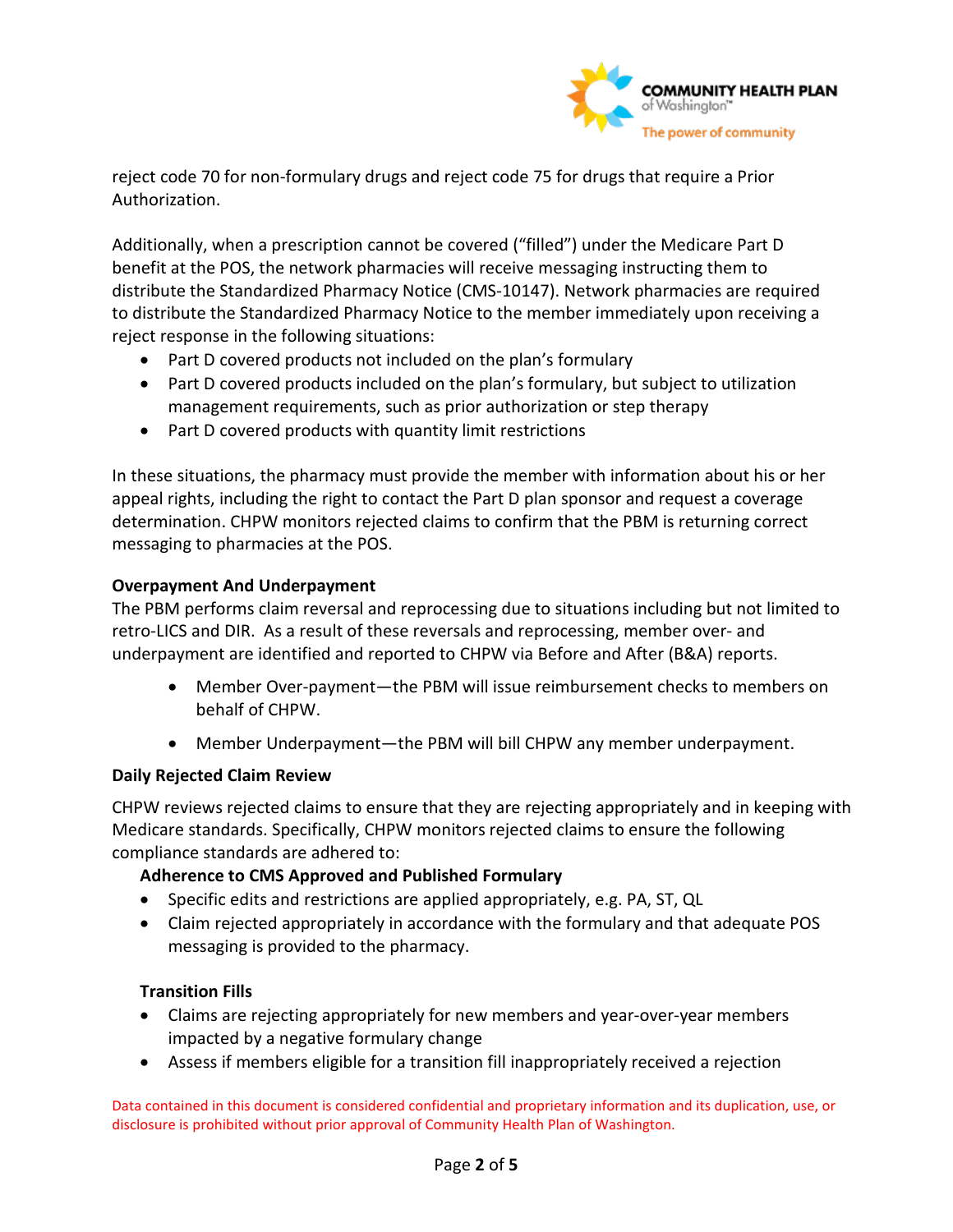

• Assess whether the PBM system is appropriately identifying members that are eligible for transition fills

#### **Protected Class Drugs**

- Ensure that the six classes of protected drugs are adjudicating appropriately
- Monitor for high cost edits that may prevent members from obtaining protected medications

#### **Monitoring And Oversight**

CHPW shall provide an approved prescription drug benefit consistent with the standard prescription drug coverage design to the PBM. Once the PBM loads the configurations into their system, the PBM will provide CHPW with the results prior to the start of the new calendar year. Any issues and discrepancies will be fixed immediately by the PBM.

On a monthly basis, the Pharmacy Department will randomly sample a minimum 20 claims or 5% of the total claims subject to availability for the prior month.

- While reviewing the claims, the pharmacy department will audit the claims for any issues regarding the formulary, tier level of the medication, member eligibility, member co-pay and coverage phase.
- If a potential issue is identified, the Pharmacy Department will contact the PBM to request additional information relevant to the claim to determine if the claim was paid correctly.

Results will be shared with the compliance department. If further action is required they will conduct a detailed assessment to ensure compliance.

## **List of Appendices**

A. Detailed Revision History

## **Citations & References**

| <b>CFR</b>                | 42 CFR § 423                                                   |  |
|---------------------------|----------------------------------------------------------------|--|
| <b>WAC</b>                |                                                                |  |
| <b>RCW</b>                |                                                                |  |
| LOB / Contract            | $\square$ WAHIMC                                               |  |
| <b>Citation</b>           | <b>BHSO</b>                                                    |  |
|                           | Prescription Drug Benefit Manual, Chapter 14<br>$\boxtimes$ MA |  |
|                           | $\Box$ CS                                                      |  |
| <b>Other Requirements</b> |                                                                |  |
| <b>NCQA Elements</b>      | <b>UM 12</b>                                                   |  |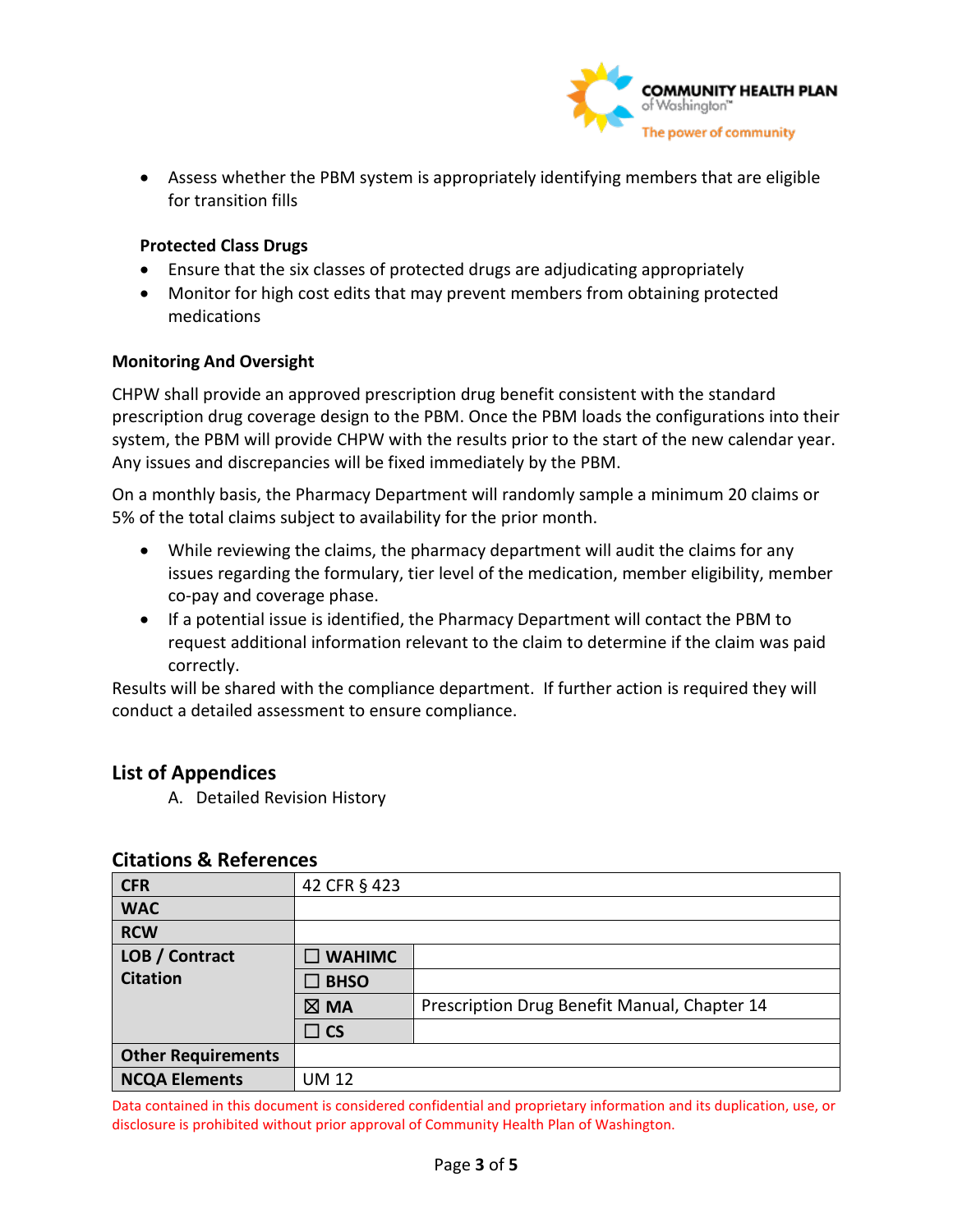

# **Revision History**

| <b>SME Review:</b> | 08/10/2009; 09/11/2009; 04/21/2010; 03/28/2011; 04/19/2011; |  |
|--------------------|-------------------------------------------------------------|--|
|                    | 03/26/2012; 02/21/2013; 03/24/2014; 04/13/2015; 03/15/2016; |  |
|                    | 03/01/2017; 03/02/2018; 03/08/2019; 07/31/2019; 02/24/2020; |  |
|                    | 02/24/2021; 02/22/2022                                      |  |
| Approval:          | 09/09/2009; 04/30/2010; 05/25/2011; 04/04/2012; 04/19/2013; |  |
|                    | 04/23/2014; 04/23/2015; 03/18/2016; 03/14/2017; 03/13/2018; |  |
|                    | 03/13/2019; 03/06/2020; 03/02/2021; 02/28/2022              |  |